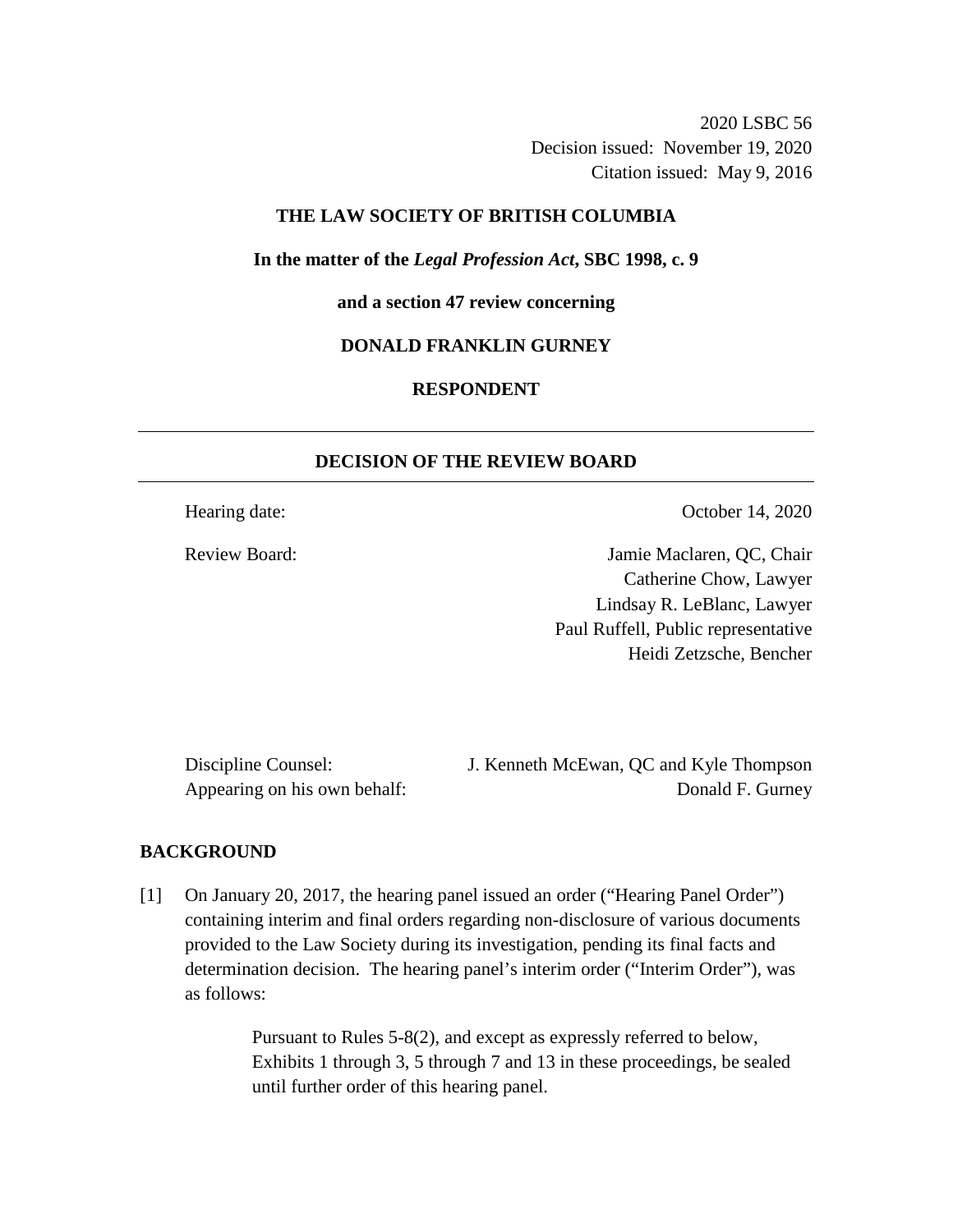- [2] Unfortunately, through inadvertence, the hearing panel did not make a permanent order regarding Exhibits 1, 2, 3, 5, 6, 7 and 13 ("Interim Exhibits") and the Interim Order remained in place.
- [3] On May 18, 2017, the hearing panel rendered its facts and determination decision *Law Society of BC v. Gurney*, 2017 LSBC 15 ("Hearing Panel Decision"). The hearing panel found that the Respondent provided no substantial legal services to his client and held that he had committed professional misconduct by allowing his trust account to be used to transfer substantial funds without providing substantial legal services.
- [4] The Respondent filed a review of the Hearing Panel Decision but did not pursue his review, which was eventually dismissed as abandoned, *Law Society of BC v. Gurney*, 2019 LSBC 23.
- [5] In early 2020, the Law Society of British Columbia received inquiries from media regarding information pertaining to this matter, and it was only then discovered that the Interim Order was not addressed by the hearing panel in the Hearing Panel Decision or elsewhere.
- [6] In order to vary the Interim Order, the Law Society applied under Rule 5-19.1 for an extension of time to commence a review for that purpose. On July 10, 2020, the President of the Law Society granted the application subject to conditions to ensure a speedy review.
- [7] Only the scope of the Interim Order regarding the Interim Exhibits is at issue in this Review. The Law Society seeks to maintain the permanent non-disclosure order in balance of the Hearing Panel Order. For further clarity, the Hearing Panel Decision itself is not under review, except to the extent that it did not address the issue of the Interim Order.

# **ISSUES**

- [8] Whether this Review Board should set aside the Hearing Panel Order entirely, and issue an order that:
	- (a) replicates the portions of the Hearing Panel Order respecting the exhibits under permanent order; and
	- (b) declare an order respecting the disclosure of the Interim Exhibits.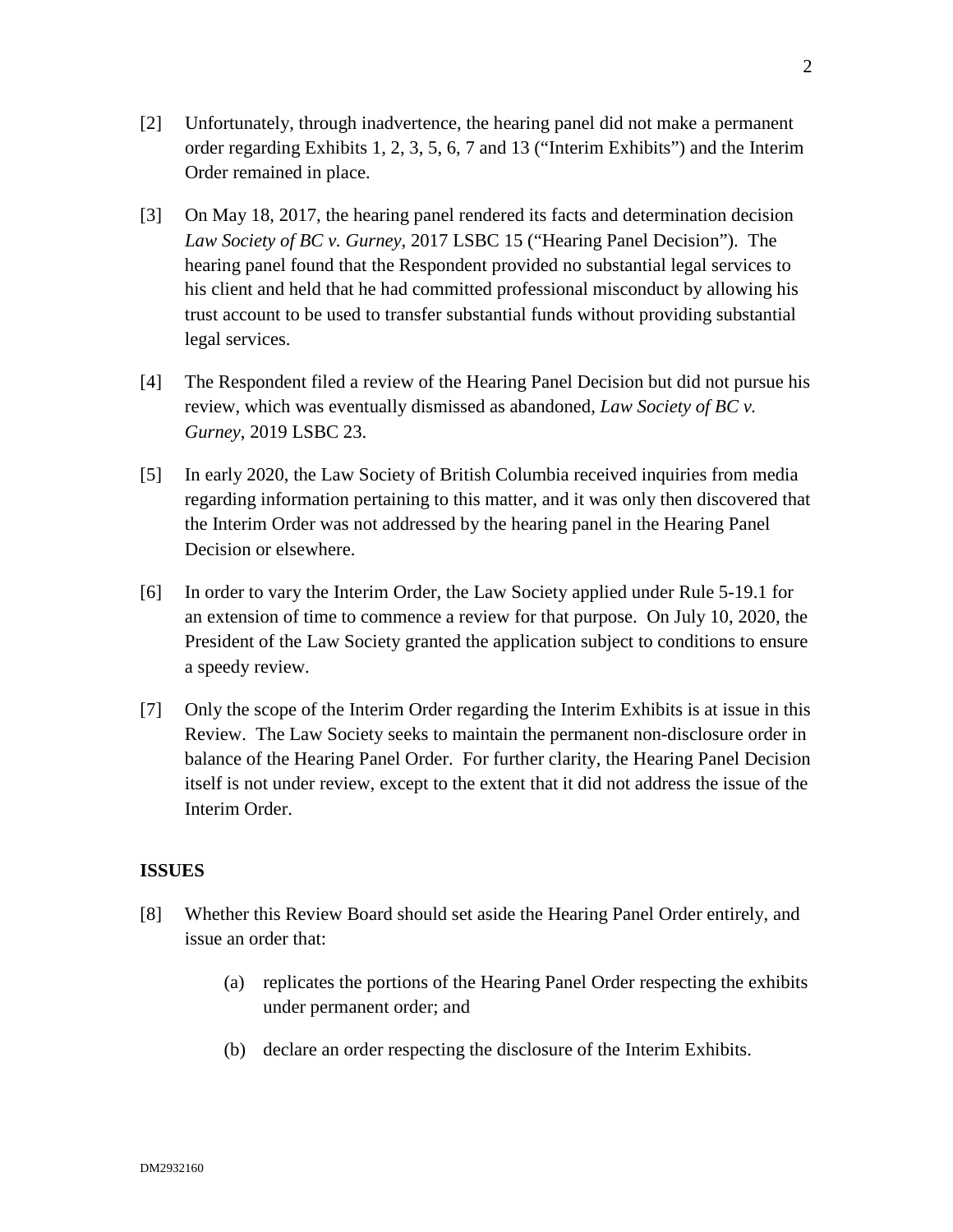[9] Alternatively, whether this Review Board should issue an order on the Interim Exhibits alone, to be read in conjunction with the Hearing Panel Order.

#### **ANALYSIS AND PROCEEDINGS**

- [10] For administrative clarity, the Law Society requested this Review Board to set aside the Hearing Panel Order and replace it with a new order encompassing both the permanent order and Interim Exhibits, so that there would be only one singular non-disclosure order regarding all submissions and exhibits in this matter.
- [11] As part of its submissions the Law Society produced the proposed redactions to the Interim Exhibits, which Mr. Gurney accepted except for one minor amendment which the Law Society accepted. Taken together, the redacted Exhibits 1, 2, 3, 5, 6, 7 and 13 ("Redacted Exhibits") are accepted by the parties as appropriate disclosure.
- [12] The Review Board was referred to case the of *Law Society of BC v. Pyper*, 2019 LSBC 01 at paragraph 42, in which that panel determined that there may be legitimate reasons to restrict public access to exhibits filed at a public hearing. Solicitor-client privilege and confidentiality are balanced against the public's interest for openness and transparency in disciplinary hearings.
- [13] The Review Board accepts the Redacted Exhibits as appropriately protecting the identifiable information protected by solicitor-client privilege while balancing the public interest for transparency, openness and access to the balance of the information.
- [14] With the Redacted Exhibits accepted, the analysis turns to the scope of the order this Review Board is entitled to make. The Respondent objected to the issuance of a singular new order. He argued that the Review Board did not have the authority to revoke the Hearing Panel Order and replace it with its own order, even if the identical wording of the permanent order was used. The Respondent submitted that the hearing panel was not *functus officio* on the issue. He argued that it is a matter of law that the Review Board does not have authority to review the permanent aspects of the Hearing Panel Order. However, the Respondent ultimately consented and did not oppose the Review Board's jurisdiction to deal with the Hearing Panel Order in its entirety.
- [15] After considering the written submissions and hearing oral submissions from the parties, the Review Board agreed with the parties that the Review Board will deal only with the Interim Order.